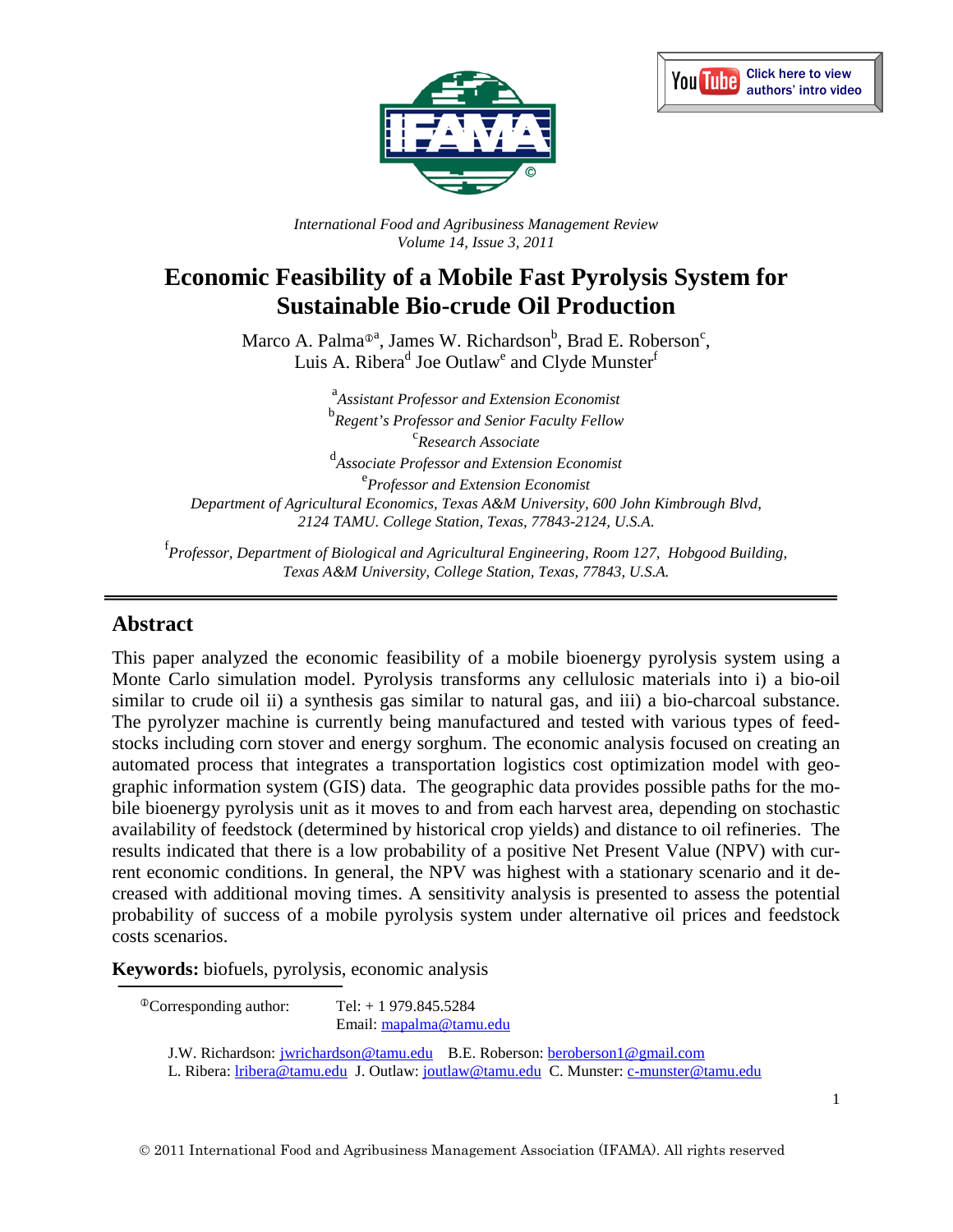### **Introduction**

The concept of bioenergy is not new; wood and other plant material have been burned to produce power since man discovered fire. During the twentieth century, hydrocarbon fuels such as coal, natural gas, and diesel were the cheapest method of power generation, but recent global economic trends and rising fuel prices encouraged development of alternative biofuel from feed crops during the early twenty-first century. Biofuels, liquid fuels such as ethanol or bio-diesel derived from plant materials, developed from non-food sources, otherwise known as "second generation biofuels," are currently being researched by land grant universities, private industry, and government agencies around the world.

Pyrolysis (Figure 1) is a process that converts agricultural residues and any other carbon materials into bioenergy through intense heat in the absence of oxygen. Pyrolysis produces 1) a bio-oil similar to crude oil, though not as refined; additional processing is required to generate an equivalent crude oil product, 2) a synthesis gas (syngas) that can be used as fuel for heating or to produce electricity, and 3) a bio-charcoal substance that can be incorporated back into the soil to improve soil properties, or processed for other potential uses (Reed and Jantzen 2002). During pyrolysis the feedstocks are heated to temperatures of 400-600 degrees Celsius (pending initial moisture content of the feedstock) and converted to bio-oil, syngas, and bio-char. The syngas is fed back into the system as an energy source to continue to heat the unit. The bio-oil is the main source of revenue; however, the nutrient contents of the bio-char can be sold as a soil amendment. The pyrolysis process could also be used to offset carbon emissions if a clean energy bill with carbon credits were drafted.

The objective of this paper is to estimate the economic feasibility of a mobile vs. a stationary pyrolysis plant using alternative feedstocks. The feedstocks used for the analysis are corn stover in Illinois and Texas, and energy sorghum in Nebraska. A Monte Carlo financial simulation model will be used to analyze the probability of economic viability of a pyrolysis system for alternative feedstocks, locations, and frequency of plant relocation.

Most biofuel systems (and conventional fuel systems as well) utilize a centralized production facility, where large quantities of feedstock (or coal, for instance) are brought to one location to take advantage of economies of scale. However, in certain regions or at certain times, weather, availability of feedstock, or other economic factors may make biofuel production uneconomical. In the face of such constraints, a mobile production facility could prove advantageous. Roberts et al. (2010) showed that feedstock transportation distance presents a significant problem in proving economic viability of biochar-pyrolysis systems, suggesting that a mobile production facility may help improve profitability.

Mobile pyrolysis units, by definition, are portable and more versatile than conventional centralized biofuel production facilities. Their small size enables them to be transported quickly and easily on a tractor trailer to take advantage of seasonal feedstock availability at multiple locations. However, their size presents potential feedstock transportation issues, so the logistics must considered.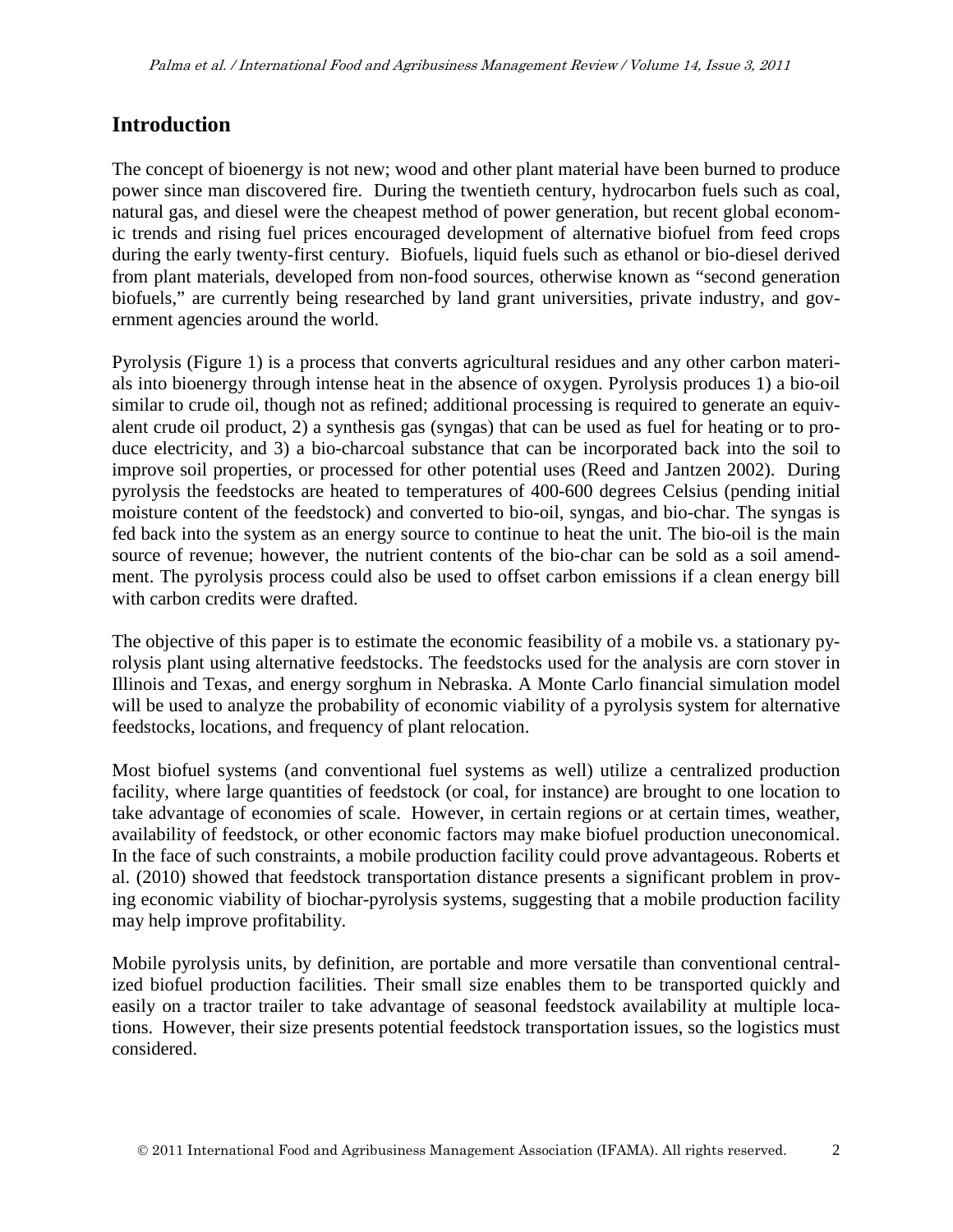

**Figure 1.** Pyrolysis Conversion Process and Associated Products. **Note:** Actual conversion rates will vary by feedstock and initial moisture content. Percentages shown are by volume.

# **Data and Methods**

The simulation model to analyze the mobile pyrolysis unit is an annual Monte Carlo financial statement model that incorporates multiple variables including historical prices and yields, estimated conversion ratios from feedstock inputs to bio-oil, bio-char, syngas outputs, and machine/labor/fuel costs. These variables, along with numerous other items that affect income and expense, are organized in an easy-to-understand format used by Cochran, Richardson and Nixon (1990); Outlaw et al. (2003); Richardson et al. (2007) and Outlaw et al. (2007). Monte Carlo simulation can be applied to econometric models by introducing stochastic components to each of the variables in the equation, then running the simulation model for a large number of iterations. The result is a distribution for each of the key output variables such as profit, yields, and net present value (NPV). The distributions of key output variables are crucial for analyzing feasibility of future business decisions under risk. The financial statement simulation model is programmed in Excel using the add-in SIMETAR©, a simulation and risk analysis software (Richardson, Schumann, and Feldman 2008).

The most critical output variable from the model for evaluating the economics of pyrolysis is the net present value (NPV). The model calculates NPV as follows: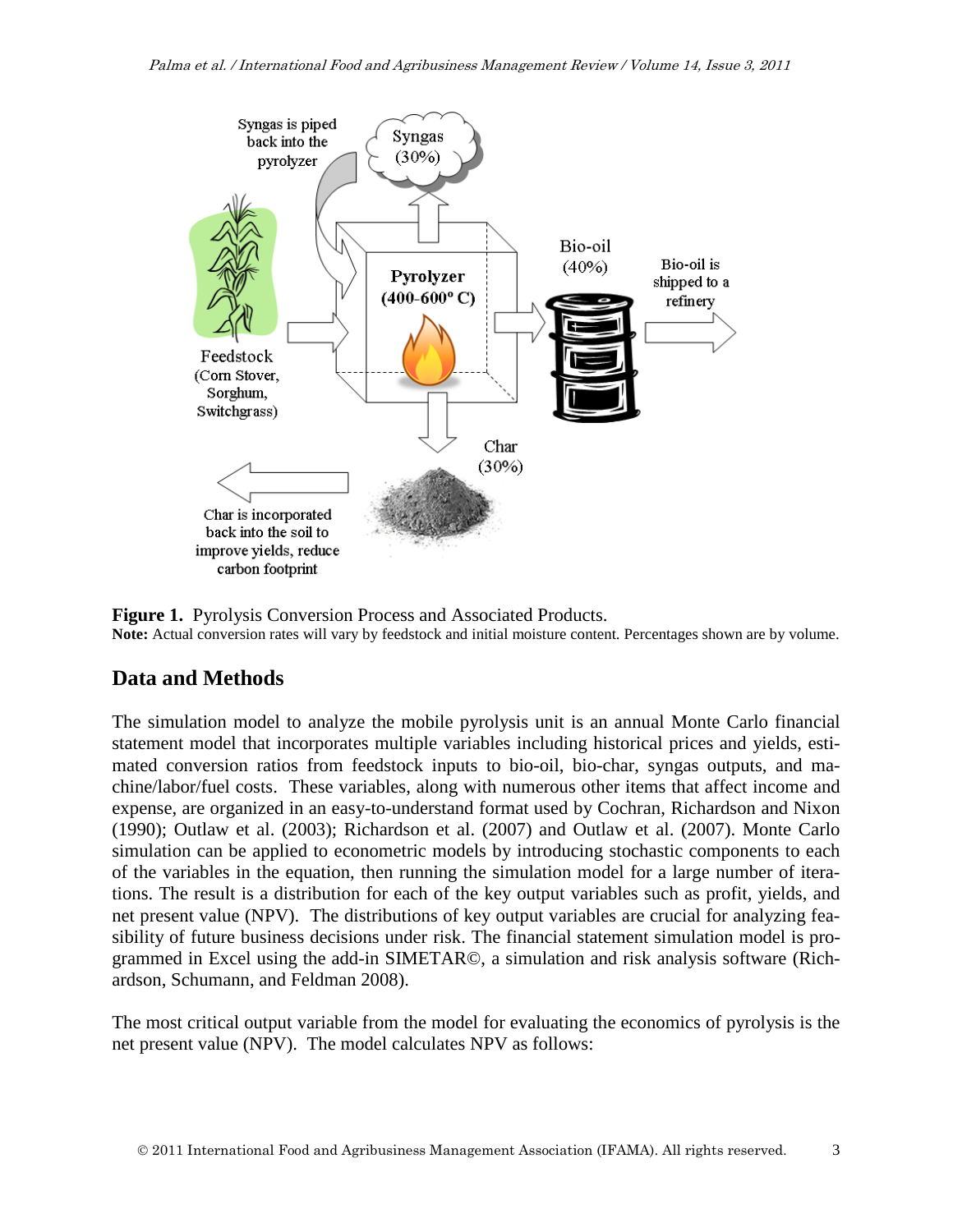(1) 
$$
NPV = -(BeginningNetWorth) + \sum_{j=1}^{10} \frac{Dividends_j}{(1+i)^j} + \frac{EndingNetWorth}{(1+i)^{10}}
$$

Equation 1 calculates NPV (assuming a discount rate of  $i = 5\%$ ) of dividends paid to investors and net worth over the life of the investment (ten years), and compares that value to the net worth at the beginning of the investment. If the value of NPV is greater than zero, the business is considered an economic success (Richardson and Mapp 1976).

The major income-generating product is a bio-oil, equivalent to crude oil, which is transported to the nearest refinery, and sold at a 5% discount from the price of crude oil. The mean bio-oil price for 2011 was \$78.54/barrel. The value for bio-char is determined based on the soil amendment value as a soil additive. According to Wise et al. (2011), char produced in 2011 can be sold for \$24 per ton and it's value varies by feedstock. Syngas is assumed to be used as an energy source to sustain the pyrolysis unit and it is not generating revenue. Its production also varies with the level of moisture in the initial feedstock and by feedstock. Both the price of bio-oil (PO) and char (PC), along with the price of crude oil, are inflated annually and used to determine net income over the life of the business (Richardson et al., 2011). The model assumes a \$1.00/gallon subsidy (S) for pyrolysis bio-oil offered as an incentive throughout the analysis period, as this is the current subsidy for second generation biofuels. Income is calculated as:

(2) 
$$
Income = (P_{0il} + S)Q_{0il} + (P_{Char}Q_{Char}) + (P_{Syngas}Q_{Syngas})
$$

Income is stochastic because prices are drawn at random from probability distributions estimated from historical series. Other random variables include feedstock yield and prices, as well as the inputs and outputs. Syngas revenue is included for eventual analysis of excess syngas production but not included in this analysis.

An input to the financial simulation model was output from a transportation logistics cost optimization model with geographic information system (GIS). The analysis includes 15 alternative scenarios, including 3 stations/sources of feedstocks, and five frequencies for moving the mobile pyrolysis unit. The three sources of feedstock are corn stover in Illinois and Texas, and energy sorghum in Nebraska; the unit can be moved monthly, bi-monthly, quarterly, bi-annually, or it can be stationary. Table 1 summarizes the model scenarios for pyrolysis bio-oil production.

In addition to the transportation costs, there are also other set up costs associated with moving the pyrolysis unit. A hard surface movable pad and access road is needed around the pyrolysis unit, as this is a high traffic area. A portable military-grade "matting system" from GFI Inc., is used with interlocking mats measuring 6 feet by 6 feet with a unit cost of \$450. A ¾ acre area is used requiring 908 mats for a total cost of \$408,600. This pad area includes set up of machinery and storage of feedstock area. The access road is a 120 feet by 12 feet with a cost of \$18,000. The labor cost to dismantle and assemble the movable mats in a new location each time the mobile pyrolysis unit is moved is \$2,500.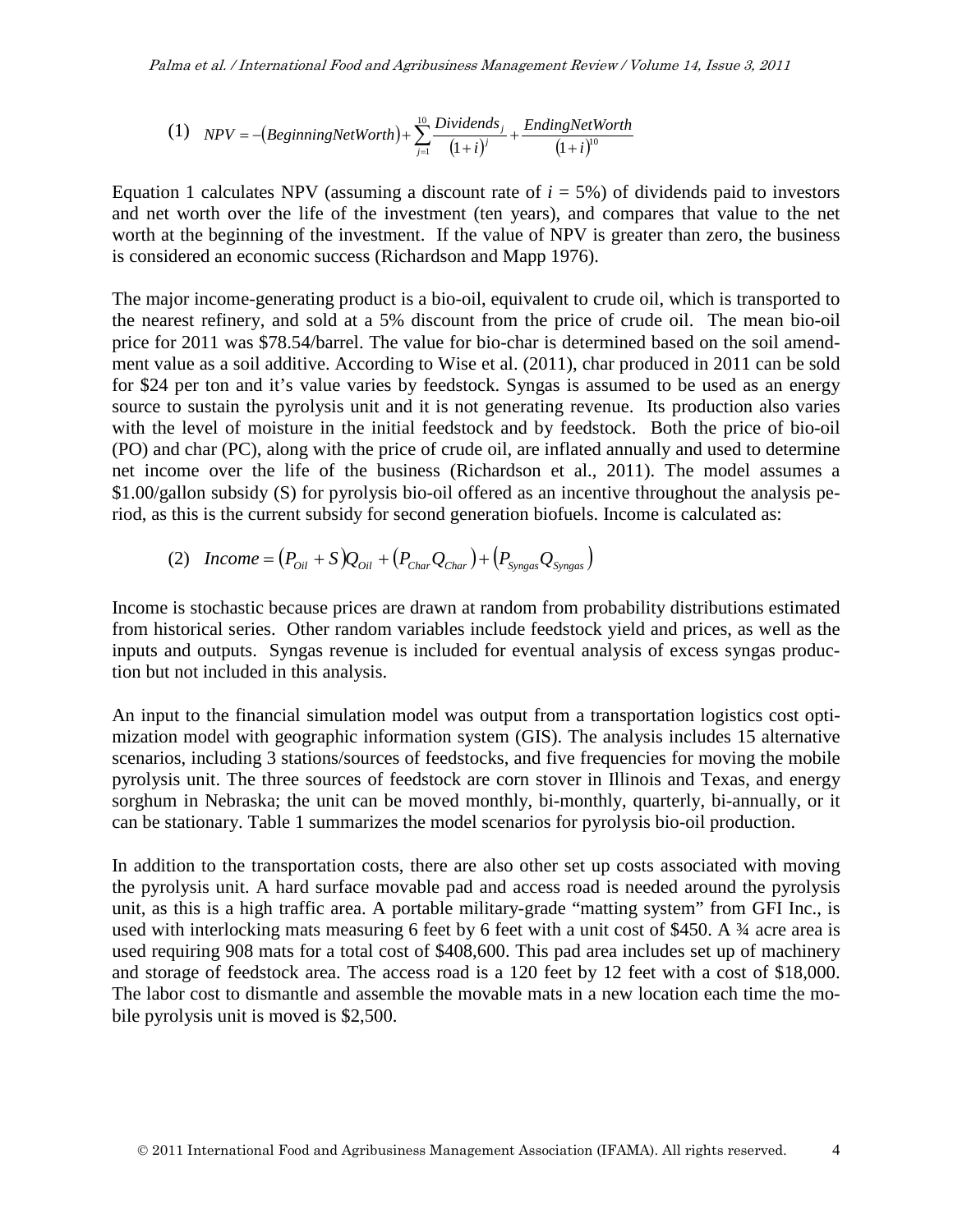| <b>Scenario</b> | <b>Name</b>      | Source             | <b>Frequency of Moving</b> |
|-----------------|------------------|--------------------|----------------------------|
| 1               | <b>IL</b> 12M    | Corn stover, IL    | Monthly                    |
| $\overline{2}$  | IL 6M            | Corn stover, IL    | <b>Bi-Monthly</b>          |
| 3               | IL 4M            | Corn stover, IL    | Quarterly                  |
| $\overline{4}$  | IL $2M$          | Corn stover, IL    | Bi-Annual                  |
| 5               | IL 0M            | Corn stover, IL    | Stationary                 |
| 6               | <b>TX 12M</b>    | Corn stover, TX    | Monthly                    |
| 7               | TX 6M            | Corn stover, TX    | <b>Bi-Monthly</b>          |
| 8               | TX 4M            | Corn stover, TX    | Quarterly                  |
| 9               | TX 2M            | Corn stover, TX    | Bi-Annual                  |
| 10              | TX 0M            | Corn stover, TX    | Stationary                 |
| 11              | <b>NE 12M</b>    | Energy sorghum, NE | Monthly                    |
| 12              | NE 6M            | Energy sorghum, NE | Bi-Monthly                 |
| 13              | NE <sub>4M</sub> | Energy sorghum, NE | Quarterly                  |
| 14              | NE <sub>2M</sub> | Energy sorghum, NE | Bi-Annual                  |
| 15              | NE 0M            | Energy sorghum, NE | Stationary                 |

**Table 1.** Model Scenarios for Bio-oil Production

Drying the feedstock presents a logistics issue. Moisture content of the feedstock can be anywhere from 25%-50% depending on field and weather conditions. The maximum optimal moisture content for feedstock at the pyrolyzer is 10% (Capunitan and Capareda 2010). The pyrolysis unit operating at 40 tons of feedstock as is per day generates enough BTUs to dry the feedstock to the 10% acceptable level for efficient operation of the machine (Capunitan and Capareda 2010). Energy start-up costs to initially power (heat up) the unit as well as replacement of bed sand amount to \$2,000. Syngas generates sufficient heat to dry and process the feedstock once the unit has reached steady state.

The pyrolyzer can produce an average of 50 gallons of bio-oil per ton of corn stover and 45 gallons of bio-oil per ton of energy sorghum across expected moisture levels ranging from 10-40% wet basis (Capareda 2010). The pyrolysis unit has the capacity to process 40 tons of feedstock as is per day for 290 to 326 days per year, for the 12M vs 0M scenarios, respectively. On average, producers are paid a price of \$67.5 per ton of feedstock delivered to the edge of the field, with a range from \$60-\$75 per ton depending on moisture content. The model assumes 11% of wasted feedstock during the logistics of transporting, storage and processing. The price for the feedstock includes the opportunity costs associated with additional fertilizer applications needed to replace nutrients. It is assumed that one pound of corn grain is equal to one pound of available corn stover (Pordesimo et al. 2004); however, only 25% of the available biomass in the fields will be harvested, leaving the remaining 75% on the fields for erosion control and soil sustainability purposes (Nelson 2002). The mobile pyrolysis business will own all handling, processing, and transportation equipment.

Total capital assets (beginning net worth) for the mobile pyrolysis unit are \$2,169,516 and will be financed with 50% equity and 50% debt at a 7% interest rate over a 10 year period. If net cash income is positive, investors receive a dividend equal to 15% of net cash income each year. The initial capital investment in assets includes the pyrolysis machine, movable pads, access road,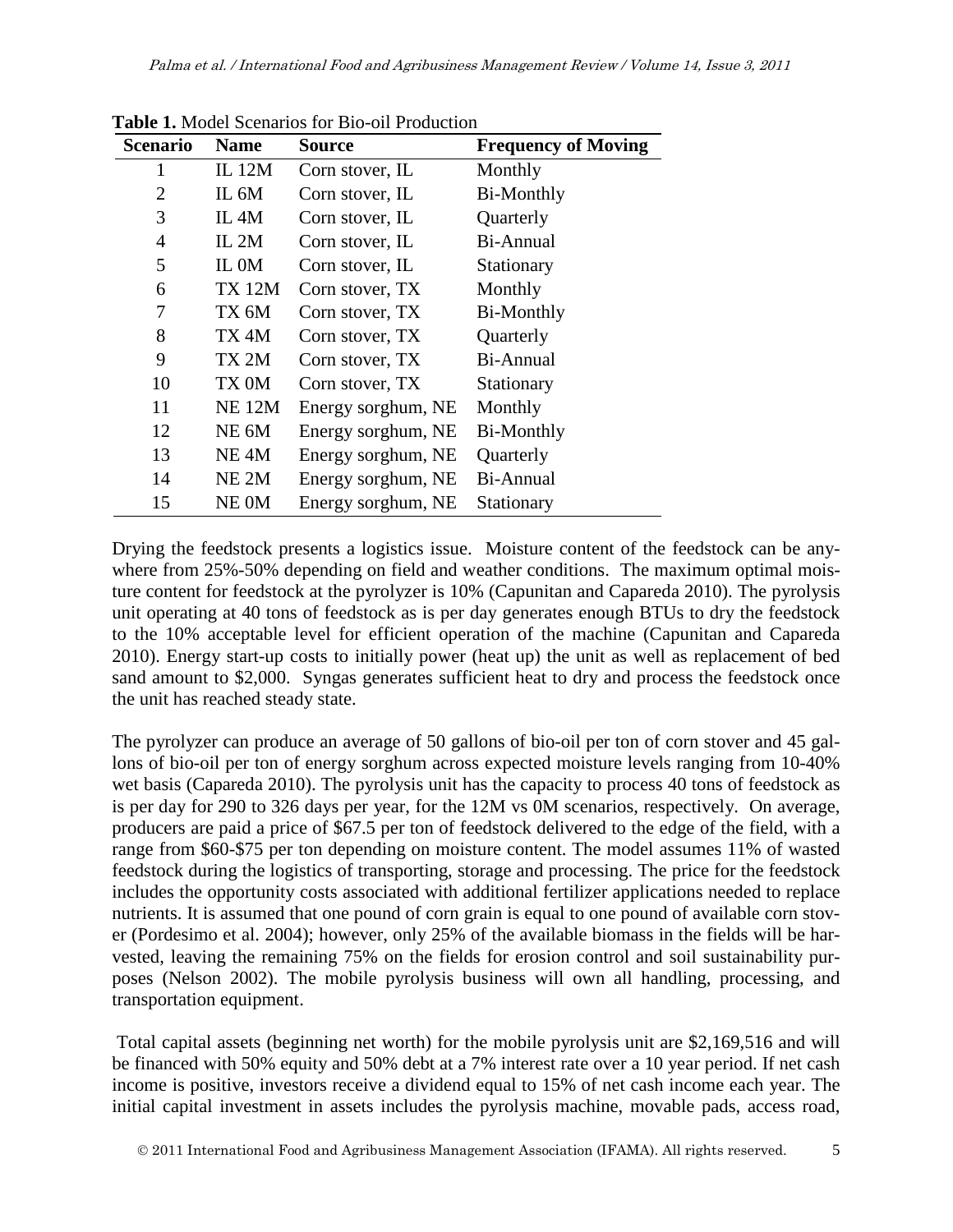storage and transportation of feedstock and bio-oil. Mobile pyrolysis model assumptions are presented in Table 2, and initial capital assets in Table 3.

| $\frac{1}{2}$ . The context of $\frac{1}{2}$ is the contribution of $\frac{1}{2}$<br>Variable | Unit                 | <b>Value</b>         |
|-----------------------------------------------------------------------------------------------|----------------------|----------------------|
| Corn stover cost                                                                              | $\frac{\sqrt{2}}{2}$ | GRKS(60,67.5,75)     |
| Energy sorghum cost                                                                           | $\frac{\sqrt{2}}{2}$ | GRKS(60,67.5,75)     |
| Corn stover to oil conversion                                                                 | gal/ton              | GRKS(40,50,60)       |
| Energy sorghum to oil conversion                                                              | gal/ton              | GRKS(35,45,55)       |
| Corn stover to char conversion                                                                | ton/ton              | 0.237                |
| Energy sorghum to char conversion                                                             | ton/ton              | 0.254                |
| <b>Operation processing</b>                                                                   | tons/day             | GRKS(30,40,50)       |
| Wasted feedstock per day                                                                      | $\%$                 | 11.0                 |
| Processing bio-oil to crude equivalent                                                        | $\frac{\sqrt{2}}{2}$ | GRKS(0.20,0.30,0.40) |
| Discount bio-oil from crude                                                                   | $\%$                 | 5.0                  |
| Subsidy for bio-oil                                                                           | $\frac{\sqrt{2}}{2}$ | 1.00                 |
| <b>Costs of Mobile Unit</b>                                                                   |                      |                      |
| Fraction of unit financed                                                                     | fraction             | 0.5                  |
| Length of loan                                                                                | years                | 10                   |
| Interest rate                                                                                 | $\%$                 | 5.0                  |
| <b>Operating Loan Interest Rate</b>                                                           | $\%$                 | 7.0                  |
| Dividend rate on equity borrowed                                                              | %                    | 15.0                 |

**Table 2.** Mobile Pyrolysis Model Assumptions

Stochastic variables which have limited historical data series are simulated using a GRKS distribution. Similar to a triangular distribution, the GRKS distribution is fully defined by a minimum, middle, and maximum value. In the GRKS, however, the minimum and maximum represent the 2.5% and 97.5% quintiles which allows the distribution to simulate low probability events that could be beyond the assured minimum and maximum (in contrast to the triangular, which does not allow values beyond the specified minimum and maximum). The GRKS distribution has been used by Richardson et al. (2007) for simulating uncertain distributions.

The GIS data provides feedstock hauling distances from the fields to a mobile unit station, optimal routes and distances to move the mobile unit from station to station, depending on availability of feedstock, optimal routes and distances of transporting the bio-oil to a refinery (Ha et al., 2010). Table 4 presents the results of the GIS transportation analysis. These distances are then used to calculate the associated costs of the following transportation components: 1) transporting the feedstock from the fields to the mobile pyrolysis unit; 2) transporting the char from the mobile unit back to the fields to be incorporated into the soil; 3) transporting the bio-oil to the refinery; and 4) transporting the mobile unit from station to station.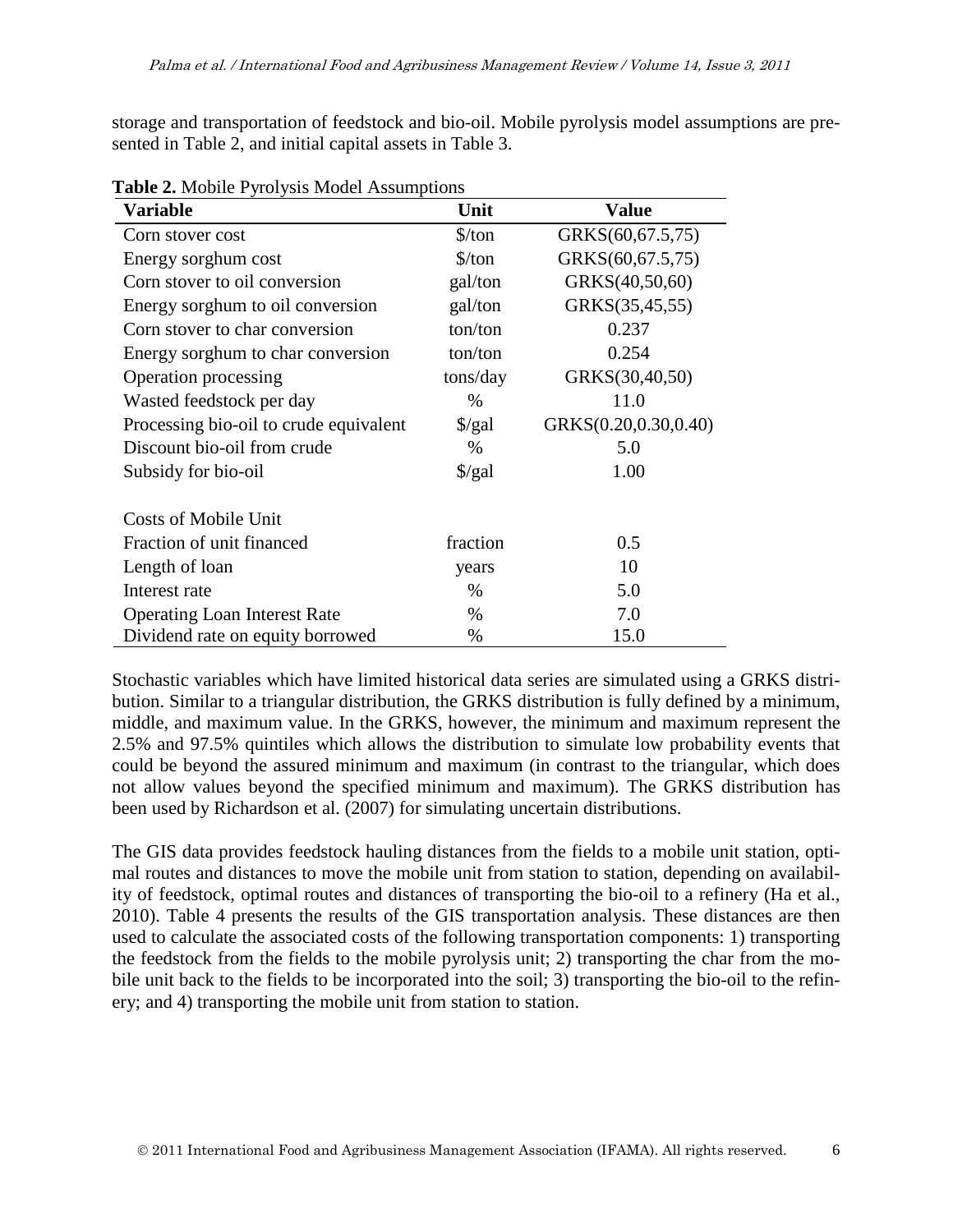| <b>Initial Capital Assets</b>                    | <b>Value</b> |
|--------------------------------------------------|--------------|
| Road to and from the Site for Delivery           | 18,000       |
| Cost of a Movable Pad Material                   | 408,600      |
| Cost to Dismantle and Assemble slab each time    | 2,500        |
| Pyrolysis Unit                                   | 1,230,833    |
| Purchase 2 Used Tractor/Truck to pull trailers   | 125,000      |
| Purchase Oil Tanker Trailer (each) 2 of these    | 100,000      |
| Purchase 40 ton capacity box trailer 2 of these  | 9,000        |
| <b>Flat Bed Trailer for Feedstock</b>            | 2,000        |
| Hopper for feedstock                             | 2,000        |
| Decanter/Centrifuge to Separate Oil/Water        | 10,000       |
| Trailer mounted Feedstock Dryer Unit 5 of these  | 139,250      |
| Equipment/Tool Storage + Office Building Trailer | 22,333       |
| Nitrogen Generator                               | 20,000       |
| Grinder                                          | 15,000       |
| In loader -- 3 yard                              | 30,000       |
| <b>Power Generator</b>                           | 30,000       |
| Other                                            | 5,000        |
| <b>Total of Capital Assets</b>                   | 2,169,516    |

**Table 3.** Initial Capital Assets for a Mobile Pyrolysis Unit

# **Results and Discussion**

The projected mean values for the total cost of production per barrel of bio-oil from the mobile pyrolysis unit ranged from \$142 to \$167 depending on the production scenario. Costs were broken down by feedstock costs and other costs. Other costs include the transportation costs, processing costs and finance costs. Total revenue generated included receipts from selling the biooil (including the \$1/gallon subsidy) and the char. Table 5 presents the mean values for the estimated production costs, revenues and net revenues for all 15 scenarios. In general the mean costs of production increased as the unit moved more frequently. The 3 scenarios with the lowest cost of production for each crop station are the stationary scenarios.

The summary statistics for the NPV across the 15 scenarios are presented in Table 6. The simulation results showed a negative mean NPV for all 15 scenarios. The NPV improves (less negative) as the number of moving times is decreased. For corn stover in Illinois, the mean NPVs go from -\$2.2 million with a monthly moving schedule to -\$1.4 million with a stationary pyrolysis unit. Corn stover in Texas had mean NPVs from -\$2.1 million to -\$1.4 million if the plant is moved monthly vs. a stationary pyrolyzer. For energy sorghum in Nebraska the NPV was -\$7.7 million with monthly moves and -\$4.9 million for a stationary machine. The stationary plants had higher NPVs due to the savings from not moving the plant that were higher than the extra cost of longer hauls for feedstock and biochar to and from the field.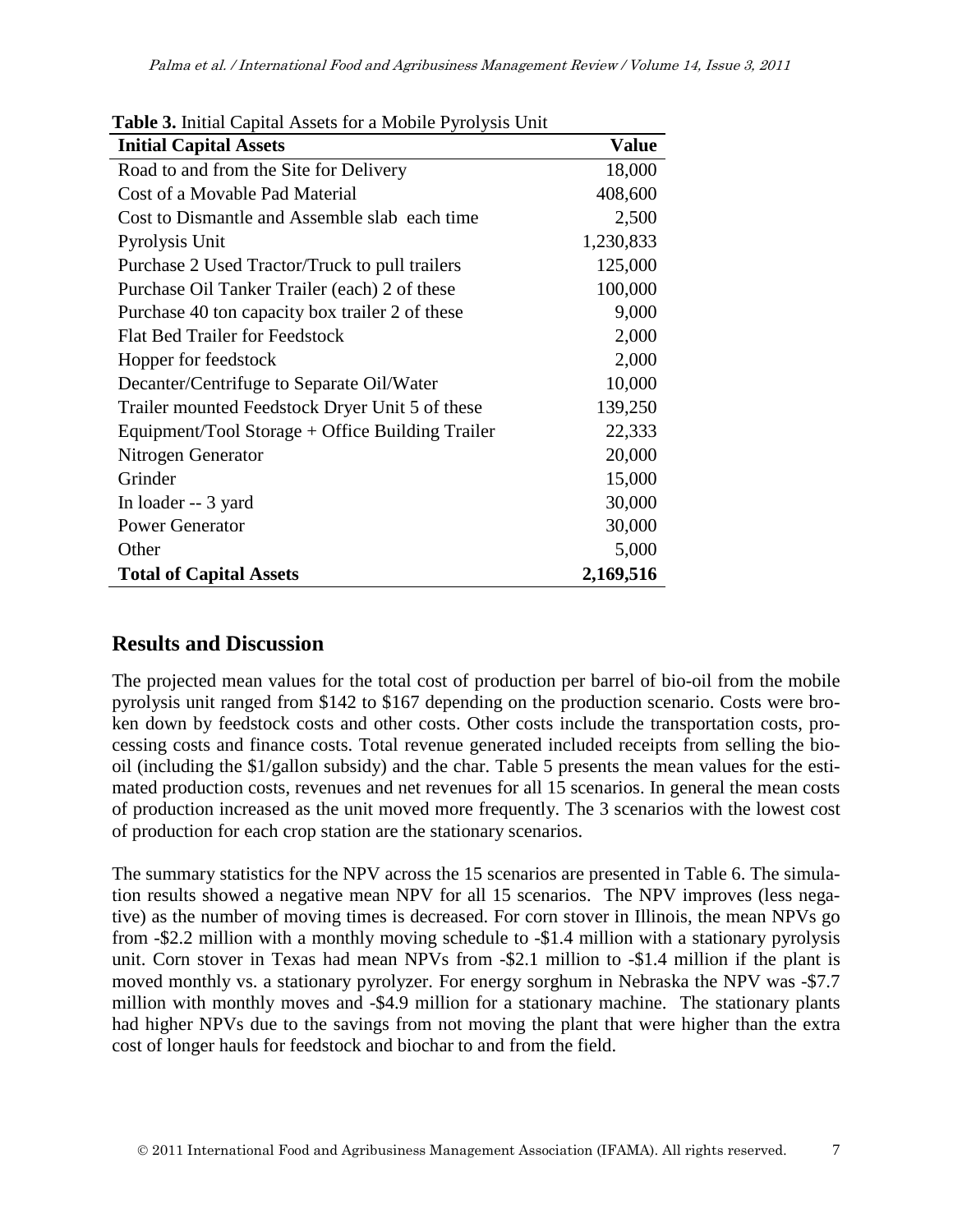| <b>Variable</b>                       | Unit       | $\mathbf{I}$     | TX               | NE               |
|---------------------------------------|------------|------------------|------------------|------------------|
| County                                |            | Lee              | Dallam           | Thayer           |
| Feedstock                             |            | Corn stover      | Corn stover      | Energy sorghum   |
| Biomass yield                         | tons/acre  | 4.7              | 5.4              | 6.7              |
| <b>Utilized Biomass</b>               | tons/acre  | 1.2              | 1.4              | 6.7              |
| Monthly Move (290 operating days*)    |            |                  |                  |                  |
| Hauling feedstock                     | miles/year | 433              | 451              | 360              |
| Hauling char back to field            | miles/year | 46               | 48               | 39               |
| Hauling bio-oil to refinery           | miles/year | 6,318            | 4,011            | 23,750           |
| Relocation of pyrolysis unit          | miles/year | 355              | 160              | 381              |
| Bi-Monthly Move (308 operating days*) |            |                  |                  |                  |
| Hauling feedstock/char back to soil   | miles/year | 670              | 574              | 670              |
| Hauling char back to field            | miles/year | 72               | 62               | 72               |
| Hauling bio-oil to refinery           | miles/year | 7,776            | 3,537            | 36,577           |
| Relocation of pyrolysis unit          | miles/year | 340              | 22               | 299              |
| Quarterly Move (317 operating days*)  |            |                  |                  |                  |
| Hauling feedstock/char back to soil   | miles/year | 887              | 985              | 985              |
| Hauling char back to field            | miles/year | 95               | 106              | 106              |
| Hauling bio-oil to refinery           | miles/year | 6,537            | 3,648            | 28,483           |
| Relocation of pyrolysis unit          | miles/year | 52               | 34               | 300              |
| Bi-Annual Move (320 operating days*)  |            |                  |                  |                  |
| Hauling feedstock/char back to soil   | miles/year | 1,233            | 1,293            | 1,233            |
| Hauling char back to field            | miles/year | 131              | 137              | 131              |
| Hauling bio-oil to refinery           | miles/year | 8,321            | 3,365            | 31,306           |
| Relocation of pyrolysis unit          | miles/year | 49               | 13               | 176              |
| Stationary (326 operating days*)      |            |                  |                  |                  |
| Hauling feedstock/char back to soil   | miles/year | 1,945            | 2,026            | 2,026            |
| Hauling char back to field            | miles/year | 209              | 218              | 218              |
| Hauling bio-oil to refinery           | miles/year | 6,183            | 4,733            | 38,526           |
| Relocation of pyrolysis unit          | miles/year | $\boldsymbol{0}$ | $\boldsymbol{0}$ | $\boldsymbol{0}$ |

| Table 4. Results of GIS Transportation Analysis for a Mobile Pyrolysis Model. |  |
|-------------------------------------------------------------------------------|--|
|-------------------------------------------------------------------------------|--|

**Note:** \* divide miles/year by number of operating days to arrive at average transport round trip distance for feedstock. Bio oil loads leave the plant every three days.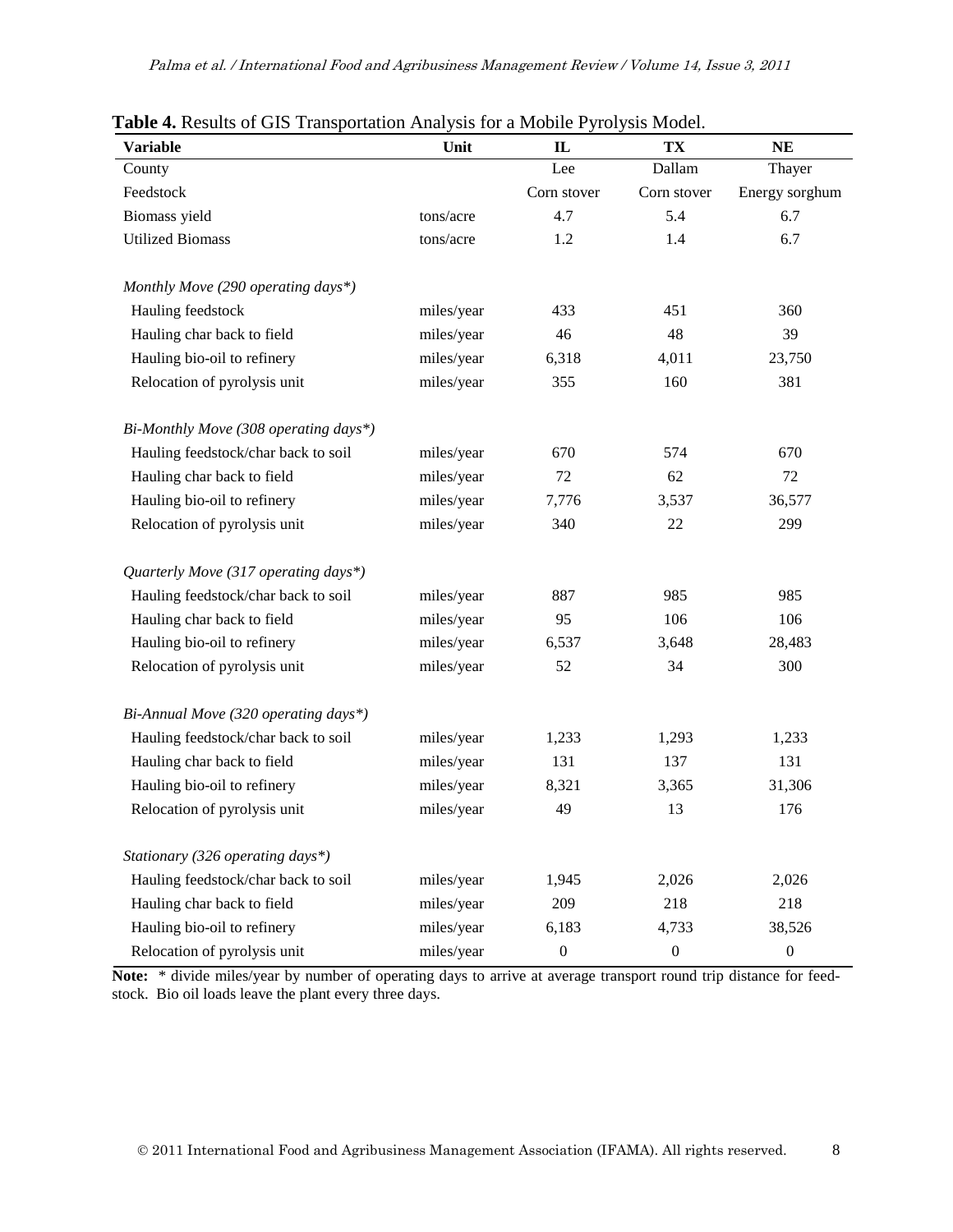| <b>Scenario</b> | <b>Cost Feed</b> | <b>Total Cost</b> | <b>Revenue</b> | <b>Net Revenue</b> |
|-----------------|------------------|-------------------|----------------|--------------------|
|                 | \$/barrel        | \$/barrel         | \$/barrel      | \$/barrel          |
| <i>Illinois</i> |                  |                   |                |                    |
| 12 moves        | 63               | 151               | 122            | $-30$              |
| 6 moves         | 63               | 146               | 122            | $-25$              |
| 4 moves         | 63               | 144               | 122            | $-23$              |
| 2 moves         | 63               | 144               | 122            | $-22$              |
| stationary      | 63               | 142               | 122            | $-21$              |
| Texas           |                  |                   |                |                    |
| 12 moves        | 63               | 151               | 122            | $-29$              |
| 6 moves         | 63               | 146               | 122            | $-25$              |
| 4 moves         | 63               | 144               | 122            | $-23$              |
| 2 moves         | 63               | 143               | 122            | $-22$              |
| stationary      | 63               | 143               | 122            | $-21$              |
| Nebraska        |                  |                   |                |                    |
| 12 moves        | 70               | 167               | 122            | $-45$              |
| 6 moves         | 70               | 163               | 122            | $-41$              |
| 4 moves         | 70               | 160               | 122            | $-38$              |
| 2 moves         | 70               | 159               | 122            | $-37$              |
| stationary      | 70               | 158               | 122            | $-36$              |

**Table 5.** Mean Values for Estimated Costs of Production and Revenue of Pyrolysis Bio-oil Production for 15 Scenarios

In addition to looking at the mean values of NPV, it is also important to look at their distributions to assess the risk component associated with each scenario. Richardson and Mapp (1976) used the probability of economic success, defined as the likelihood that NPV was greater than zero, to rank different risky alternatives. The results of the simulation, presented as cumulative distribution functions (CDF), indicated that there is a low chance of a positive net present value ranging from 0% to 15% (Figures 2, 3, and 4). In Illinois the probability of success increases as the number of moving times decreases, with a stationary unit having the highest probability of success (Table 6). In the case of corn stover from Texas and energy sorghum from Nebraska, the probabilities of success increased as the moving schedule is less frequent, except for a stationary unit. Even though the mean NPVs for the stationary scenarios in Texas and Nebraska were higher, their distributions were leptokurtic, and the positive tails of their distributions were smaller, and hence they both had lower probabilities of economic success (defined as positive NPV). For a stationary unit located in Texas and Nebraska, the CDFs are steeper exhibiting a smaller range in returns because a stationary unit has higher and more constant production with more working days per year, compared to mobile scenarios, hence, reducing downside risk and increasing net returns.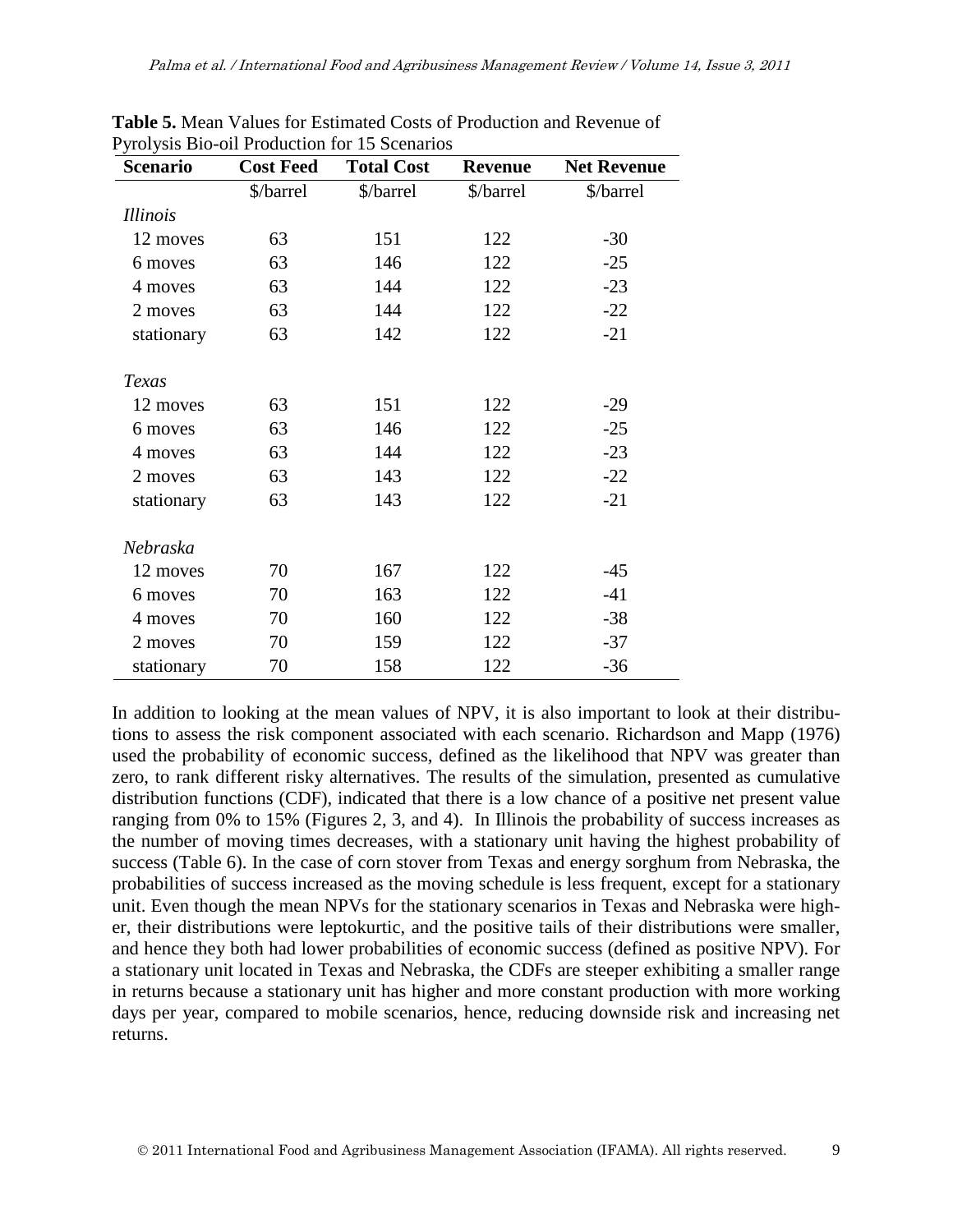

**Figure 2.** CDF of Net Present Values for Corn Stover in Illinois



**Figure 3.** CDF of Net Present Values for Corn Stover in Texas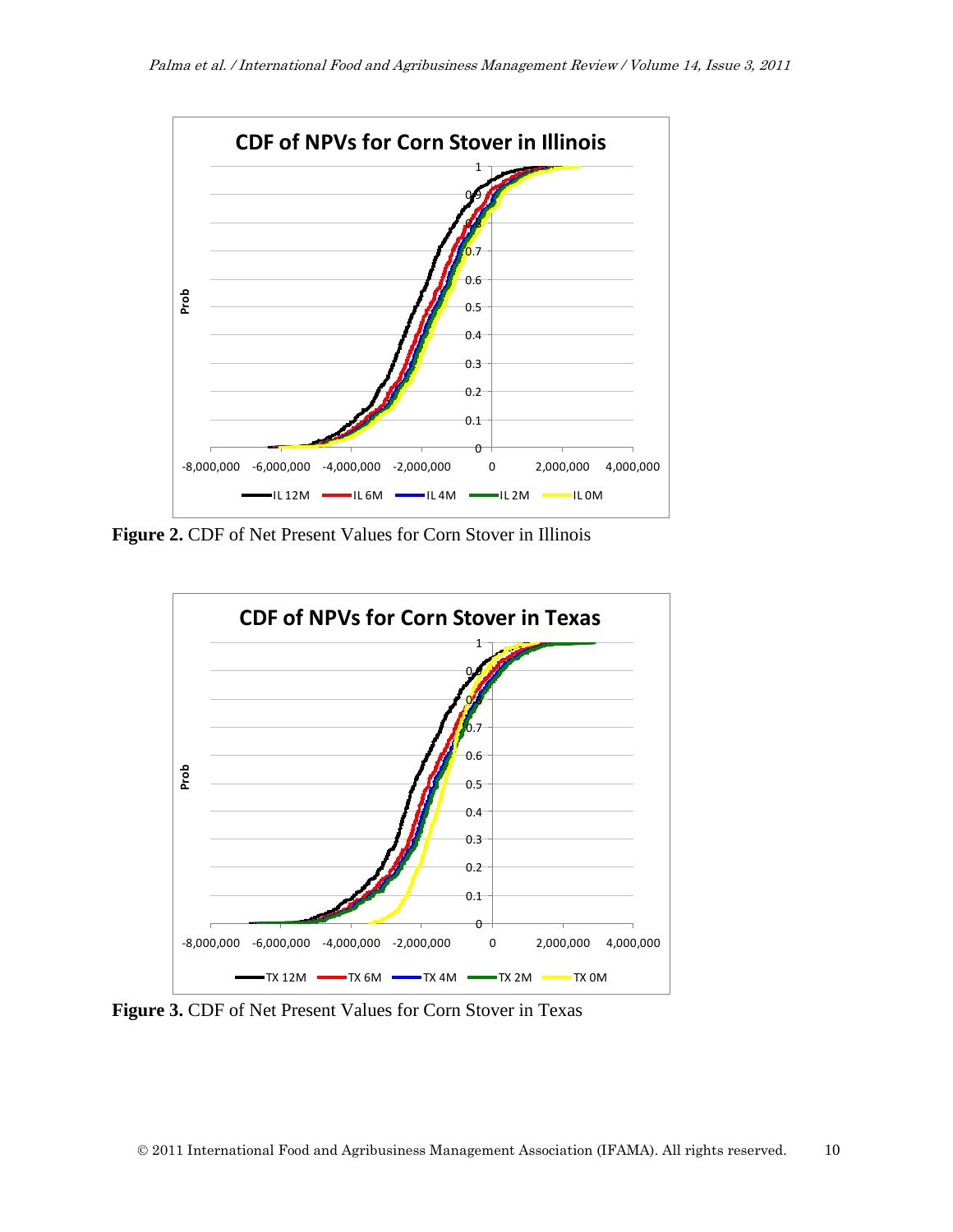

**Figure 4.** CDF of Net Present Values for Energy Sorghum in Nebraska

#### *Sensitivity Analysis*

This section presents a sensitivity analysis with changes in the level of crude oil prices, the costs of feedstock, and conversion efficiency of feedstock to bio-oil, and their impact on the economic feasibility of the mobile pyrolysis model. NPV would improve if feedstocks could be obtained at a lower cost than the current mean of \$67.5/ton. Table 7 shows the impact of a reduction in the cost of feedstock of 10, 25, 50, and 75% on the probability of success. A 10% reduction of feedstock purchasing price, i.e. \$60.8/ton would increase the probability of success from 16 to 29% for scenario IL 0M, from 15 to 27% for TX 2M and from 2 to 6% for NE 2M. In general, a probability of 90% or higher is typically regarded as a good chance of economic viability of a project as evaluated by investors. A 50% reduction in feedstock price, i.e. \$33.8/ton, would increase the probability of success with 8 out of the 15 scenarios having a 90% or higher chance of success. With feedstock costs of about \$16.9/ton all scenarios in all locations show a higher than 90% chance of economic success.

Recent Mid-East conflicts in Libya and Egypt, along with other market demand forces have pushed oil prices up above the \$100/barrel threshold once again. As a consequence, a sensitivity analysis was conducted on the impact of an increase in oil prices (Table 8) on the probability of success for each scenario (Table 9). An average increase of 10% in oil prices over the ten-year horizon, from \$79.4 to \$87.3 per barrel in 2011 would increase the range of probability of success from 0-16% to 2-37%, respectively. An average increase of 50% in oil prices (\$119.1 in 2011) would increase the probability of success ranges to 59-100%, with 9 scenarios with a 90% or higher probability of economic success. With mean oil prices of \$139.0/barrel in 2011 all scenarios in all locations show a greater than 90% chance of economic success.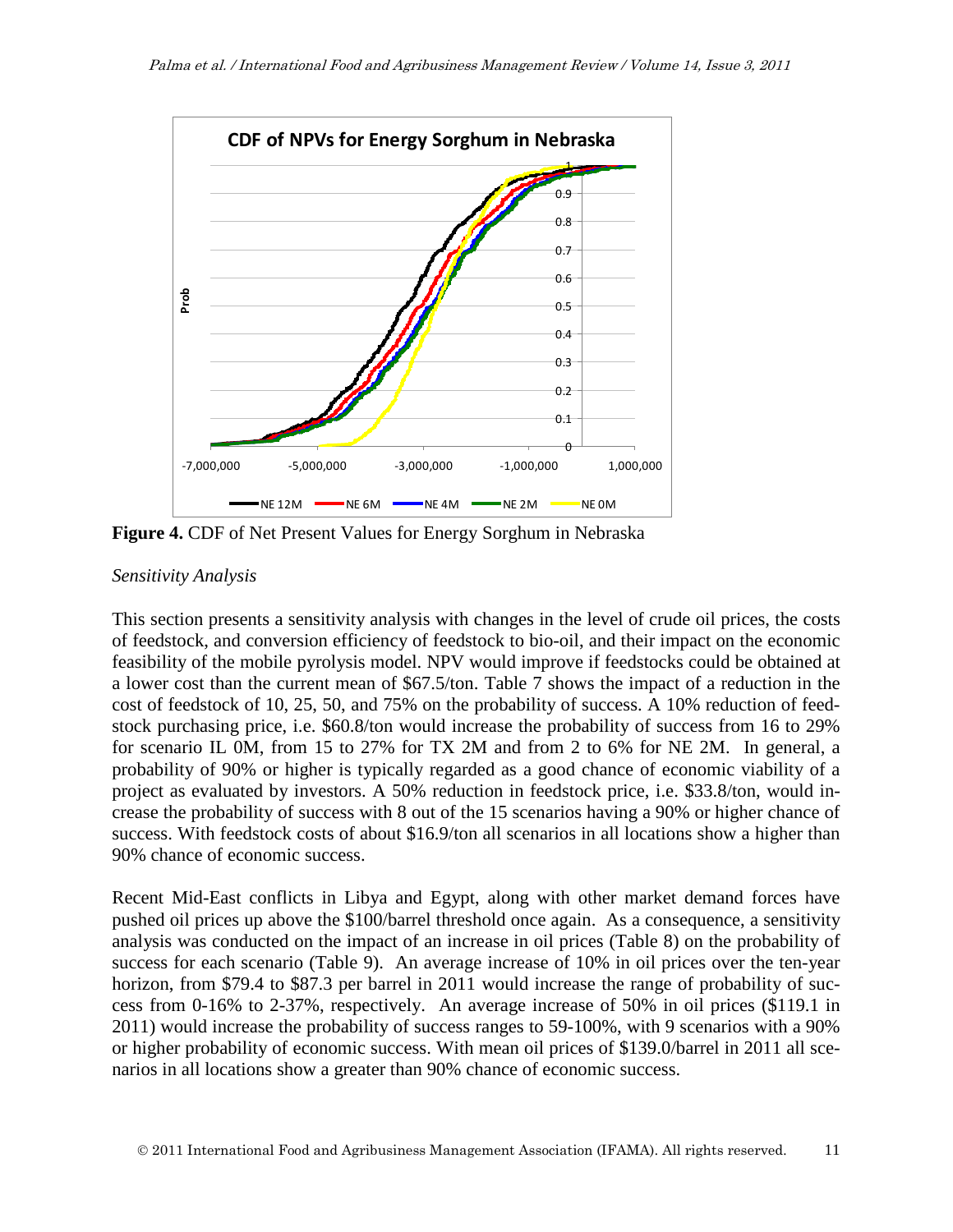|              | 12 Moves      | <b>6 Moves</b> | 4 Moves                     | 2 Moves       | <b>No Moves</b> |
|--------------|---------------|----------------|-----------------------------|---------------|-----------------|
|              |               |                | <b>Corn Stover Illinois</b> |               |                 |
| Mean         | (2,161,588)   | (1,791,709)    | (1,621,342)                 | (1,550,866)   | (1,417,564)     |
| StDev        | 1,320,525     | 1,364,024      | 1,383,891                   | 1,390,243     | 1,400,731       |
| <b>CV</b>    | (61)          | (76)           | (85)                        | (90)          | (99)            |
| Min          | (6,348,542)   | (6, 198, 641)  | (6, 133, 342)               | (6,098,040)   | (6,029,520)     |
| Max          | 1,560,695     | 2,028,054      | 2,251,225                   | 2,340,619     | 2,506,702       |
| Prob(NPV<0)  | 95.3%         | 91.7%          | 87.7%                       | 85.9%         | 84.7%           |
| P(Success)   | 4.7%          | 8.3%           | 12.3%                       | 14.1%         | 15.3%           |
|              |               |                | Corn Stover Texas           |               |                 |
| Mean         | (2,145,906.5) | (1,766,066.6)  | (1,603,973.5)               | (1,522,879.1) | (1,336,629.5)   |
| <b>StDev</b> | 1,344,715.1   | 1,390,240.8    | 1,413,757.2                 | 1,419,220.7   | 863,696.8       |
| CV           | (62.7)        | (78.7)         | (88.1)                      | (93.2)        | (64.6)          |
| Min          | (6,872,576.3) | (6,741,208.7)  | (6,702,183.1)               | (6,658,678.3) | (3,485,163.2)   |
| Max          | 2,136,690.5   | 2,595,902.0    | 2,809,107.1                 | 2,898,398.2   | 1,292,795.3     |
| Prob(NPV<0)  | 94.6%         | 89.9%          | 87.0%                       | 86.1%         | 93.6%           |
| P(Success)   | 5.4%          | 10.1%          | 13.0%                       | 13.9%         | 6.4%            |
|              |               |                | Energy Sorghum Nebraska     |               |                 |
| Mean         | (3,343,260.2) | (3,078,701.1)  | (2,893,207.0)               | (2,835,253.8) | (2,719,251.9)   |
| StDev        | 1,355,402.9   | 1,423,568.7    | 1,444,986.8                 | 1,455,261.1   | 838,796.8       |
| CV           | (40.5)        | (46.2)         | (49.9)                      | (51.3)        | (30.8)          |
| Min          | (7,679,772.2) | (7,652,181.9)  | (7,564,670.6)               | (7,548,850.9) | (4,943,911.1)   |
| Max          | 990,329.6     | 1,428,887.6    | 1,653,671.4                 | 1,737,347.6   | (196, 753.6)    |
| Prob(NPV<0)  | 99.5%         | 98.3%          | 97.4%                       | 97.2%         | 100.0%          |
| P(Success)   | 0.5%          | 1.7%           | 2.6%                        | 2.8%          | 0.0%            |

**Table 6.** Summary statistics of NPV for 15 scenarios

Finally, preliminary work by Capareda et al. (2010) and Wise et al. (2011) show an increase in the conversion rates of corn stover to bio-oil. Reported conversion rates range from 70 to 90 gallons per ton of corn stover, a 60% increase in conversion efficiency from the conversion rate assumed in the simulation model. These results are yet to be replicated in a commercial scale pyrolizer. A sensitivity analysis with these higher conversion rates show a probability of success higher than 99% for all scenarios in all locations. Both syngas and biochar yields would be reduced in these scenarios but sufficient syngas would still be available for maintaining the heat in the pyrolizer and for drying the feedstock.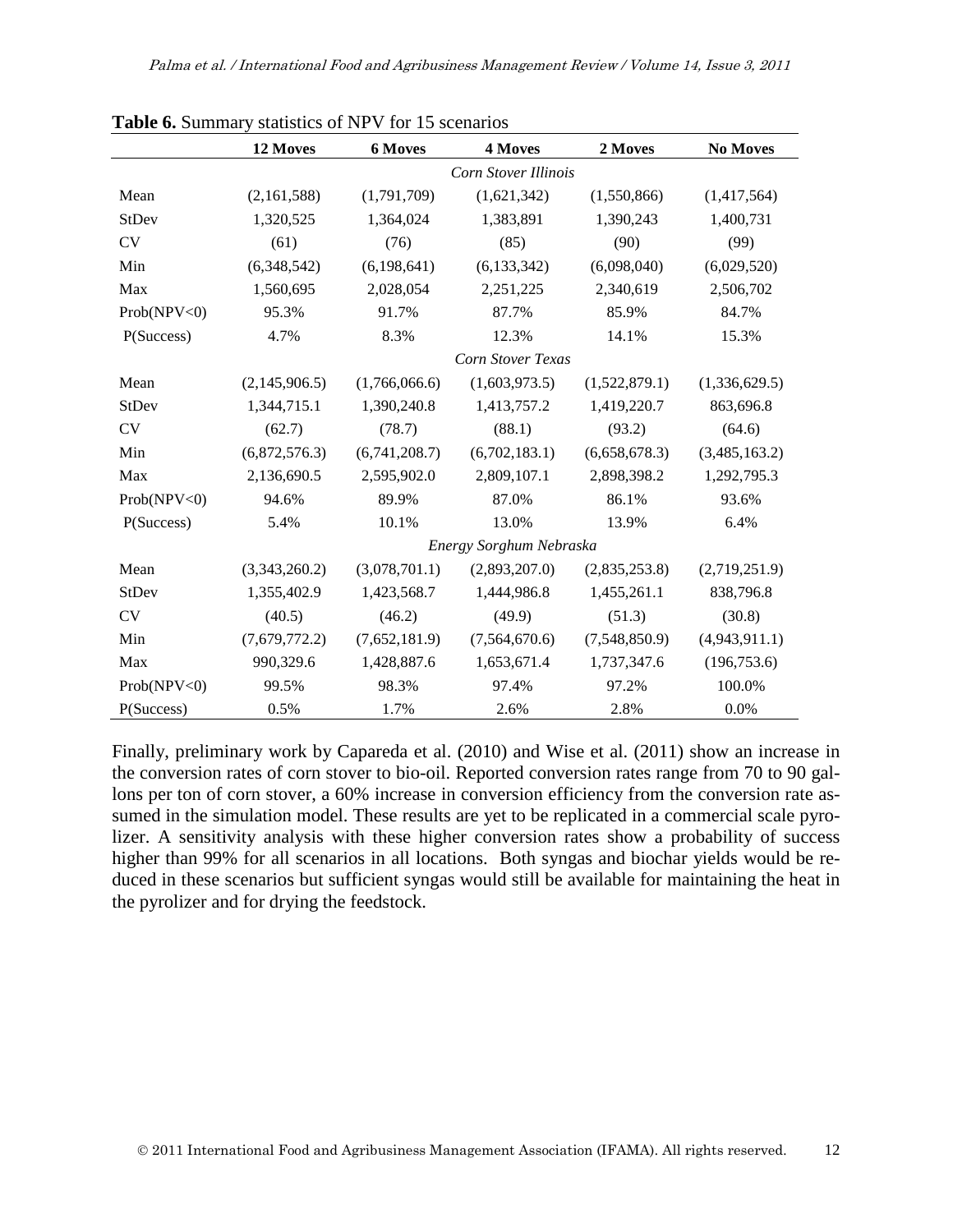|                 | <b>Baseline</b> | 10%        | 25%        | 50%        | 75%        |
|-----------------|-----------------|------------|------------|------------|------------|
|                 | \$67.5/ton      | \$60.8/ton | \$50.6/ton | \$33.8/ton | \$16.9/ton |
| <i>Illinois</i> |                 |            |            |            |            |
| 12M             | 5%              | 12%        | 27%        | 74%        | 100%       |
| 6M              | 10%             | 18%        | 42%        | 88%        | 100%       |
| 4M              | 14%             | 23%        | 48%        | 92%        | 100%       |
| 2M              | 15%             | 25%        | 50%        | 93%        | 100%       |
| 0 <sub>M</sub>  | 16%             | 29%        | 55%        | 95%        | 100%       |
| Texas           |                 |            |            |            |            |
| 12M             | 4%              | 11%        | 29%        | 76%        | 100%       |
| 6M              | 11%             | 21%        | 42%        | 87%        | 100%       |
| 4M              | 14%             | 25%        | 49%        | 91%        | 100%       |
| 2M              | 15%             | 27%        | 52%        | 93%        | 100%       |
| 0M              | 5%              | 17%        | 59%        | 99%        | 100%       |
| Nebraska        |                 |            |            |            |            |
| 12M             | 0%              | 1%         | 6%         | 36%        | 88%        |
| 6M              | 1%              | 3%         | 12%        | 50%        | 97%        |
| 4M              | 2%              | 5%         | 15%        | 61%        | 99%        |
| 2M              | 2%              | 6%         | 16%        | 63%        | 99%        |
| 0 <sub>M</sub>  | 0%              | 1%         | 8%         | 75%        | 100%       |

**Table 7.** Sensitivity Analysis of the Impact of Cost of Feedstock to the Probability of Success of each Scenario (NPV>0)

**Table 8.** Oil Prices Assumed for the Ten-Year Planning Horizon.

|             |  | 2011 2012 2013 2014 2015 2016 2017 2018 2019 2020           |  |  |  |
|-------------|--|-------------------------------------------------------------|--|--|--|
| <b>Base</b> |  | 79.4 93.3 97.5 101.0 103.9 107.7 111.6 113.7 115.3 115.3    |  |  |  |
| $10\%$      |  | 87.3 102.6 107.3 111.0 114.3 118.4 122.8 125.0 126.9 126.8  |  |  |  |
| 25%         |  | 99.3 116.6 121.9 126.2 129.9 134.6 139.5 142.1 144.2 144.1  |  |  |  |
| 50%         |  | 119.1 139.9 146.3 151.4 155.9 161.5 167.4 170.5 173.0 172.9 |  |  |  |
| 75%         |  | 139.0 163.2 170.6 176.7 181.9 188.4 195.4 198.9 201.8 201.7 |  |  |  |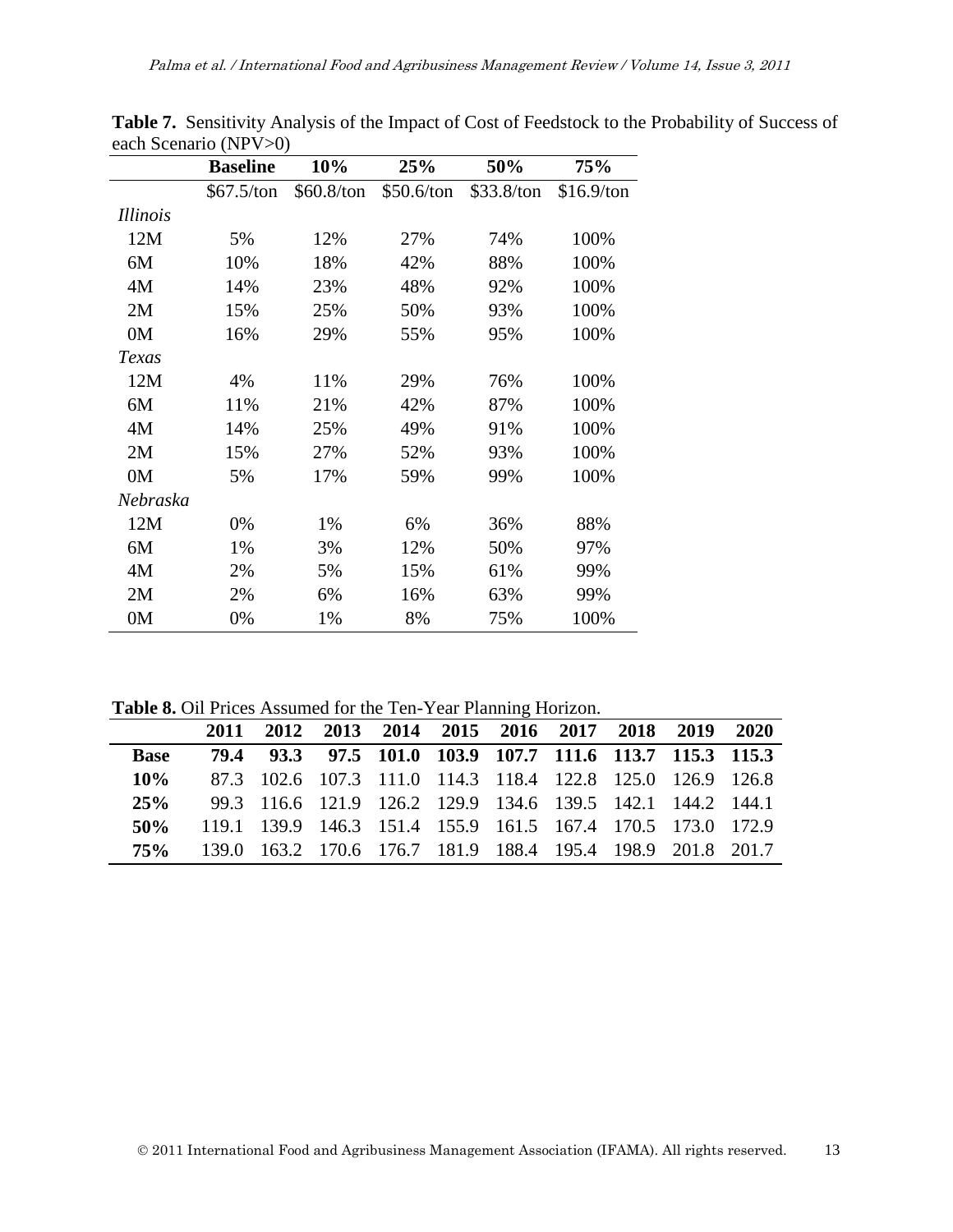| <i>Illinois</i><br>12M<br>5%<br>15%<br>46%<br>90%<br>10%<br>58%<br>6M<br>25%<br>94%<br>14%<br>32%<br>4M<br>63%<br>96%<br>2M<br>15%<br>33%<br>66%<br>97%<br>0 <sub>M</sub><br>16%<br>70%<br>37%<br>97%<br>Texas<br>12M<br>4%<br>17%<br>90%<br>47%<br>6M<br>11%<br>27%<br>94%<br>59%<br>4M<br>14%<br>32%<br>63%<br>96%<br>2M<br>15%<br>33%<br>65%<br>96%<br>0M<br>5%<br>30%<br>100%<br>79%<br>Nebraska<br>12M<br>15%<br>0%<br>3%<br>59%<br>1%<br>6%<br>23%<br>68%<br>6M<br>28%<br>4M<br>2%<br>7%<br>74%<br>2M<br>2%<br>8%<br>29%<br>75%<br>0M<br>0%<br>24%<br>88%<br>2% | <b>Baseline</b> | 10% | 25% | 50% | 75%  |
|-----------------------------------------------------------------------------------------------------------------------------------------------------------------------------------------------------------------------------------------------------------------------------------------------------------------------------------------------------------------------------------------------------------------------------------------------------------------------------------------------------------------------------------------------------------------------|-----------------|-----|-----|-----|------|
|                                                                                                                                                                                                                                                                                                                                                                                                                                                                                                                                                                       |                 |     |     |     |      |
|                                                                                                                                                                                                                                                                                                                                                                                                                                                                                                                                                                       |                 |     |     |     | 99%  |
|                                                                                                                                                                                                                                                                                                                                                                                                                                                                                                                                                                       |                 |     |     |     | 100% |
|                                                                                                                                                                                                                                                                                                                                                                                                                                                                                                                                                                       |                 |     |     |     | 100% |
|                                                                                                                                                                                                                                                                                                                                                                                                                                                                                                                                                                       |                 |     |     |     | 100% |
|                                                                                                                                                                                                                                                                                                                                                                                                                                                                                                                                                                       |                 |     |     |     | 100% |
|                                                                                                                                                                                                                                                                                                                                                                                                                                                                                                                                                                       |                 |     |     |     |      |
|                                                                                                                                                                                                                                                                                                                                                                                                                                                                                                                                                                       |                 |     |     |     | 100% |
|                                                                                                                                                                                                                                                                                                                                                                                                                                                                                                                                                                       |                 |     |     |     | 100% |
|                                                                                                                                                                                                                                                                                                                                                                                                                                                                                                                                                                       |                 |     |     |     | 100% |
|                                                                                                                                                                                                                                                                                                                                                                                                                                                                                                                                                                       |                 |     |     |     | 100% |
|                                                                                                                                                                                                                                                                                                                                                                                                                                                                                                                                                                       |                 |     |     |     | 100% |
|                                                                                                                                                                                                                                                                                                                                                                                                                                                                                                                                                                       |                 |     |     |     |      |
|                                                                                                                                                                                                                                                                                                                                                                                                                                                                                                                                                                       |                 |     |     |     | 92%  |
|                                                                                                                                                                                                                                                                                                                                                                                                                                                                                                                                                                       |                 |     |     |     | 95%  |
|                                                                                                                                                                                                                                                                                                                                                                                                                                                                                                                                                                       |                 |     |     |     | 97%  |
|                                                                                                                                                                                                                                                                                                                                                                                                                                                                                                                                                                       |                 |     |     |     | 98%  |
|                                                                                                                                                                                                                                                                                                                                                                                                                                                                                                                                                                       |                 |     |     |     | 100% |

**Table 9.** Sensitivity Analysis on the Impact of Crude-oil prices (\$/barrel) to the Probability of Success of each Scenario (NPV>0)

# **Summary and Conclusions**

This paper analyzed the economic feasibility of a mobile bioenergy pyrolysis system. Pyrolysis transforms any cellulosic materials into 1) a bio-oil similar to crude oil 2) a synthetic gas similar to natural gas, and 3) a biocharcoal substance. The model integrates a Monte Carlo financial simulation model with a transportation logistics analysis based on geographic information system (GIS) data. The GIS data provides feedstock hauling distances from the fields to a mobile unit station, optimal routes and distances to move the mobile unit from station to station, depending on abundance of feedstock, and optimal routes and distances of transporting the bio-oil to a refinery. These distances are then used to calculate the associated costs of the following transportation components: 1) transporting the feedstock from the fields to the mobile pyrolysis unit; 2) transporting the char from the mobile unit back to the fields to be incorporated into the soil; 3) transporting the bio-oil to the refinery; and 4) transporting the mobile unit from station to station.

The analysis includes 15 alternative scenarios, including 3 stations/sources of feedstocks, and 5 frequencies for moving the mobile pyrolysis unit. The three sources of feedstocks are corn stover in Illinois and Texas, and energy sorghum in Nebraska. The unit can be moved monthly, bimonthly, quarterly, bi-annually, or it can be stationary.

The results showed a low probability of economic success for all scenarios ranging from 0% to 16%. In Illinois, the probability of success increases as the number of moving times is decreased, with a stationary unit having the highest probability of success. In the case of corn stover from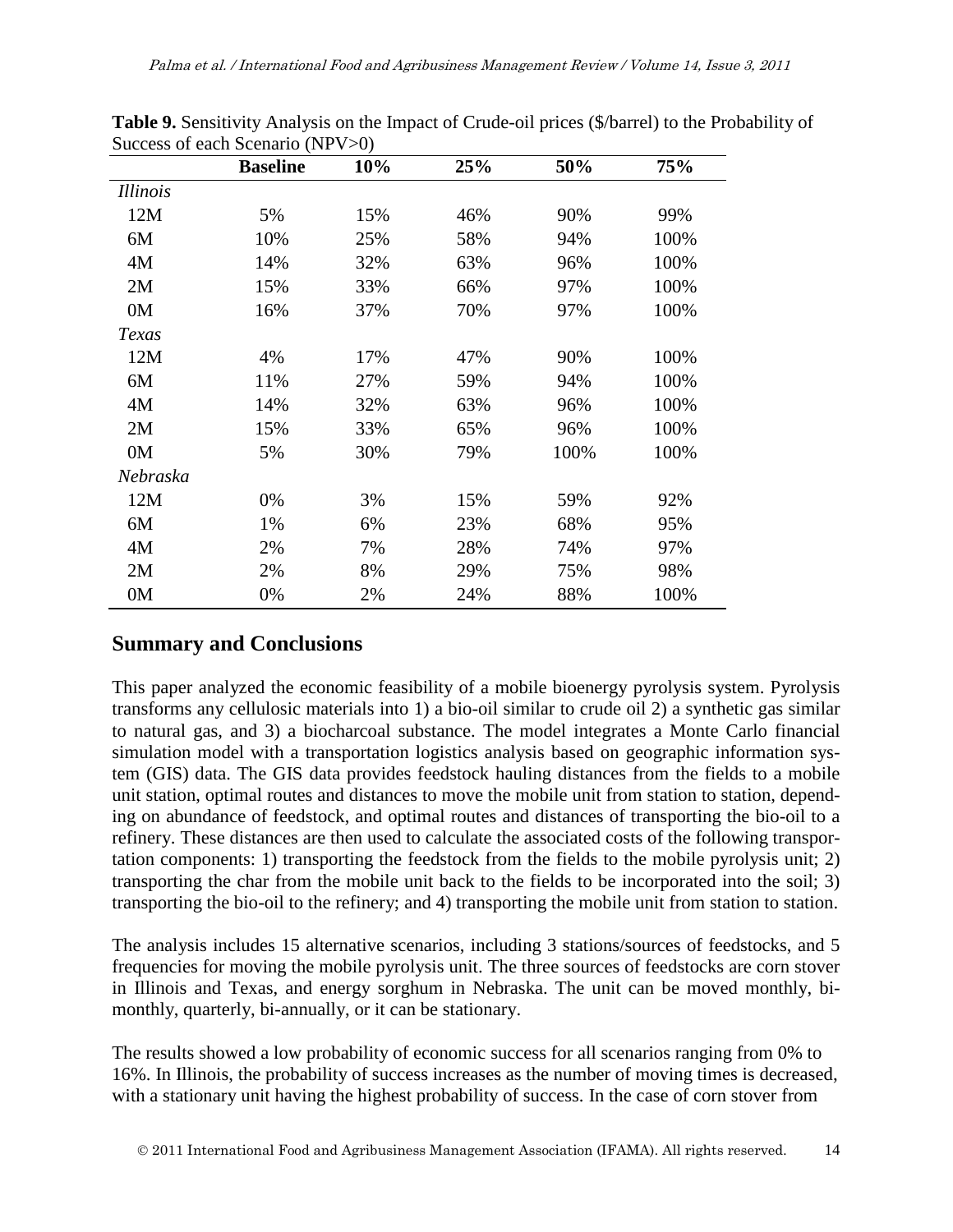Texas and energy sorghum from Nebraska, the probabilities of success increased as the moving schedule is less frequent, except for a stationary unit. For a stationary unit located in Texas and Nebraska, the maximum and minimum receipts are higher than for the mobile scenarios. A stationary unit has higher production compared to mobile scenarios, hence, reducing downside risk and increasing net returns.

A sensitivity analysis of changes in the cost of feedstock showed that if feedstock cost were reduced to \$16.9/ton, all scenarios in all locations would have a 90% or higher probability of a positive NPV. Similarly, if mean crude oil prices are greater than of \$139 per barrel in 2011 over the ten-year planning horizon all scenarios in all locations show a higher than 90% chance of economic success. If the conversion efficiency of feedstock to bio-oil is increased to 70-90 gallons of bio-oil per ton of feedstock (Capareda et al. 2010; Wise et al. 2011) then the probability of success is higher than 99% for all scenarios in all locations.

### **References**

- Capareda, S., C. B. Parnell, and W.A. Lepori. 2010. "Design and Operation of a Mobile Slow and Fast Pyrolysis System for Various Biomass Feedstocks to Generate High Grade Biooil, Bio-char and Synthesis Gas" Intellectual Property No. TAMUS 3013.
- Capunitan, J. and S. Capareda. 2010. Corn Stover Pyrolysis in a High-Pressure/High-Temperature Batch Reactor: Evaluation of Product Yields and Conversion Efficiencies. ASABE International Meeting, Pittsburgh, PA. June.
- Cochran, M.J., J.W. Richardson and C. Nixon. 1990. "Economic and Financial Simulation for Small Business: A Discussion of the Small Business Economic, Risk, and Tax Simulator." *Simulation*, 54(4):177-88.
- Ha, M., M. L. Bumguardner, C. L. Munster, D.M. Vietor, S. Capareda, M. A. Palma and T. Provin. 2010. Optimizing the logistics of a mobile fast pyrolysis system for sustainable bio-crude oil production. ASABE International Meeting, Pittsburgh, PA. Paper No. 1009174, June.
- Nelson, R.G. 2002. Resource assessment and removal analysis for corn storver and wheat straw in the Eastern and Midwestern United States – rainfall and wind-induced soil erosion methodology. *Biomass and Bioenergy*. Vol. 22: 349-363.
- Outlaw, J.L., D. P. Anderson, S. L. Klose, J. W. Richardson, B. K. Herbst, M.L. Waller, J.M. Raulston, S.L. Sneary, R.C. Gill. 2003. *An Economic Examination of Potential Ethanol Production in Texas*. College Station, Texas: Texas A&M University, Agricultural and Food Policy Center, Research Report 3(1): February.
- Outlaw, J.L., L.A. Ribera, J.W. Richardson, J. da Silva, H. Bryant, and S.L. Klose. 2007. Economics of Sugar-Based Ethanol Production and Related Policy Issues. *Journal of Agricultural and Applied Economics* 39 (2): 357-363.